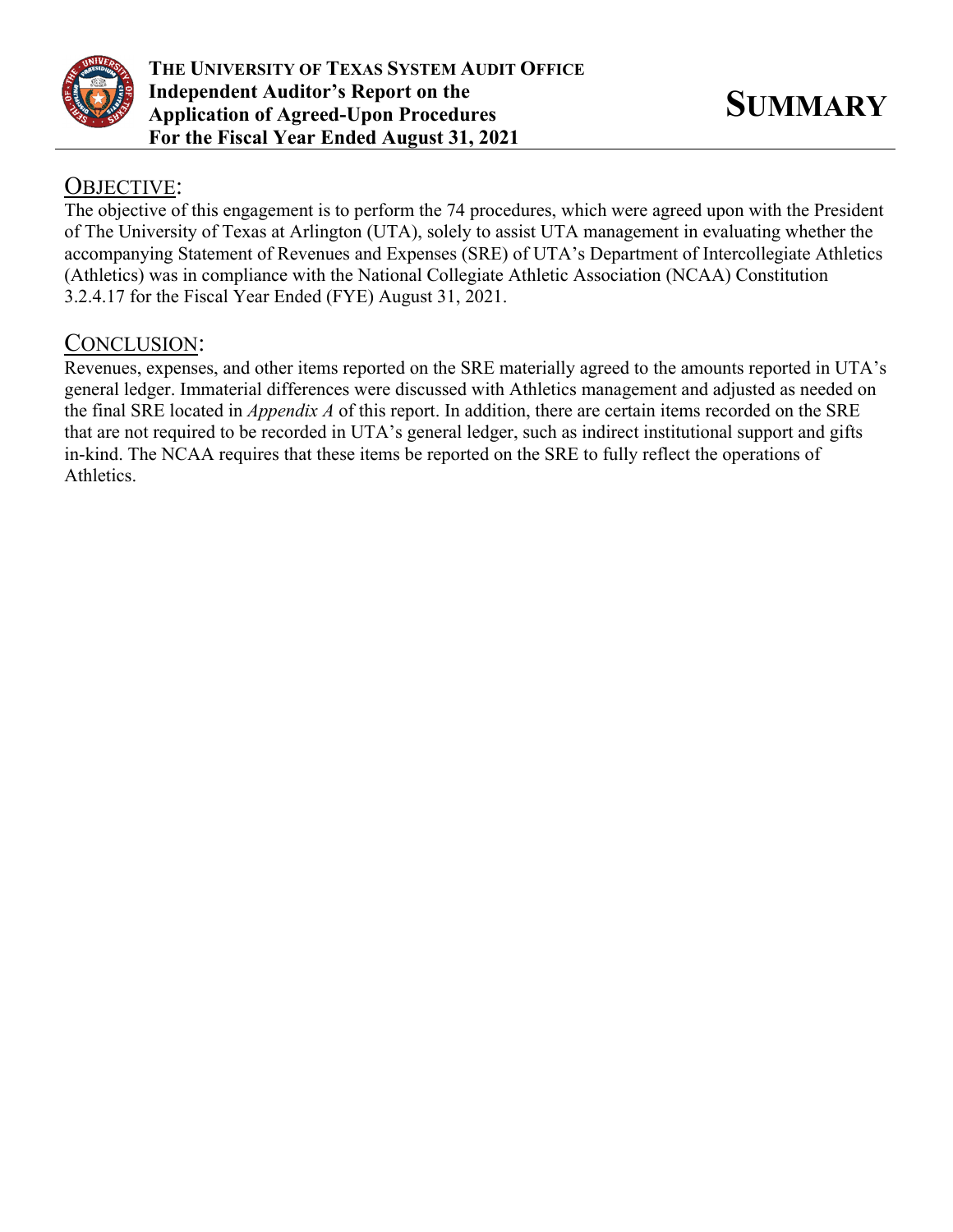

The following pages outline the required procedures and results. Material exceptions for reporting are defined as errors or misclassifications equal to or greater than 1% of total revenues or expenses.

# MINIMUM AGREED-UPON PROCEDURES FOR REVENUE, EXPENSES, AND OTHER REPORTING ITEMS

Agree the amounts reported on the SRE to UTA's general ledger.

*Revenues, expenses, and other items reported on the SRE materially agreed to the amounts reported in UTA's general ledger. Immaterial differences were discussed with Athletics management and adjusted as needed on the final SRE located in Appendix A of this report. In addition, certain items were recorded on the SRE that were not required to be recorded in UTA's general ledger, including indirect institutional support and gifts in-kind. The NCAA requires that these items be reported on the SRE to fully reflect the operations of Athletics.* 

- Perform the following procedures for all revenue and expense categories applicable to the SRE:
	- Compare and agree each operating revenue and expense category reported in the SRE during the reporting period to supporting schedules provided by UTA. If a specific reporting category is less than 4% of the total revenues, no procedures are required for that specific category.
	- Compare and agree a sample of operating revenue receipts and operating expenses obtained from the above supporting schedules to adequate supporting documentation.

*These procedures were performed for revenue and expense categories, except for those less than 4.0% of the total revenues or total expenses, and the results are detailed on the following pages. If applicable, any material exceptions are noted below under the specific reporting category.* 

Compare each major revenue and expense account over  $10\%$  of the total revenues/expenses to prior period amounts and budget estimates. Obtain and document an explanation of any variations greater than 10%. Report the analysis as a supplement to the final Agreed-Upon procedures report.

*This procedure was performed for variances and results detailed in Appendix C, Variance Analysis.* 

• Identify aspects of UTA's internal control structure that are unique to the intercollegiate athletics department. Test specific elements of the control environment and accounting systems that (1) are unique to intercollegiate athletics and (2) have not been addressed in connection with the audit of UTA's financial statements.

## *No material exceptions were noted as a result of this procedure.*

• Identify all intercollegiate athletics-related affiliated and outside organizations and obtain those organizations' statements for the reporting period. Agree the amounts reported in the SRE to the organization's general ledger or confirm revenues and expenses directly with a responsible official of the organization.

*UTA did not have any athletics-related affiliated and outside organizations with financial statements. UTA has the Maverick Club, which is operated by Athletics.*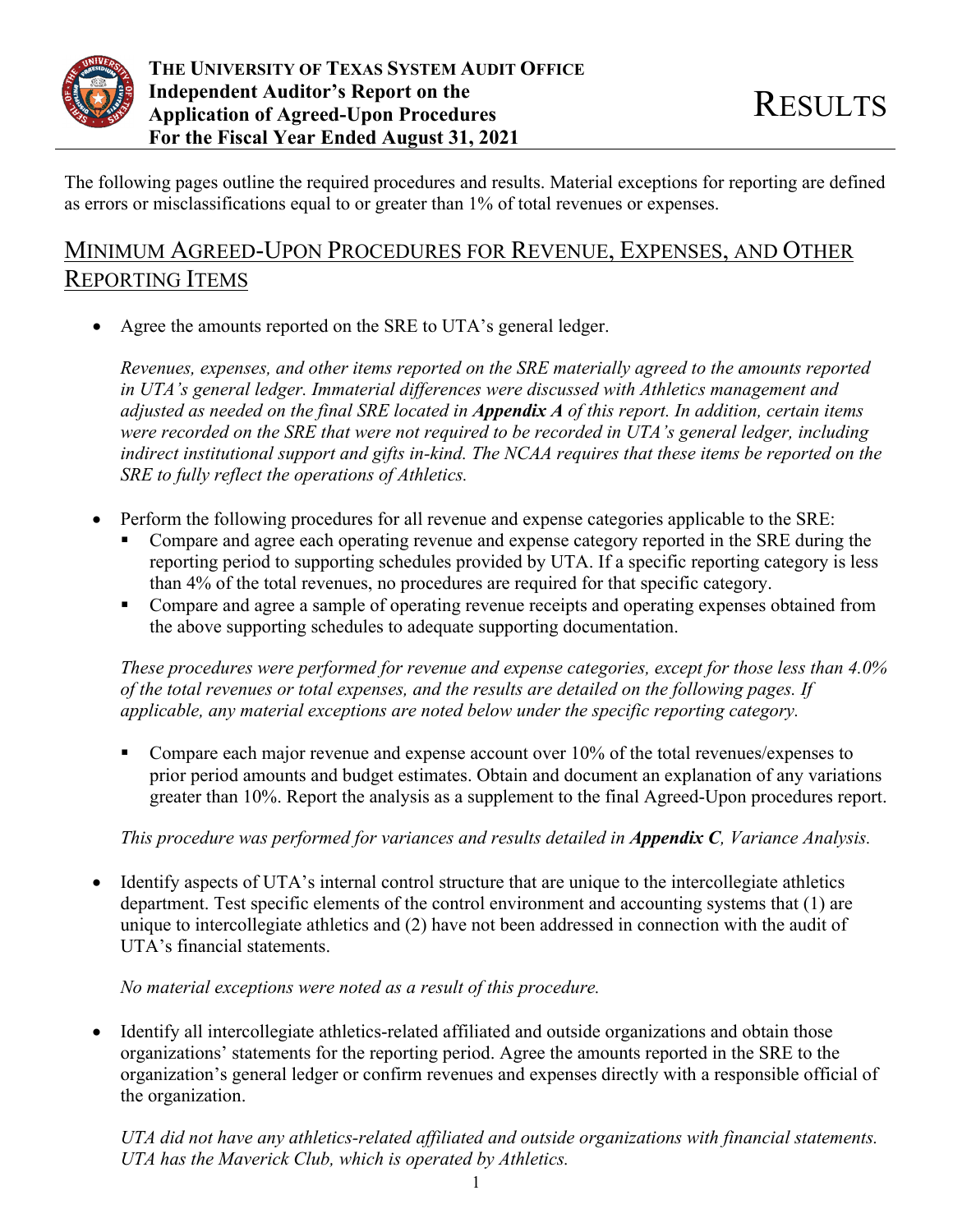

# MINIMUM AGREED-UPON PROCEDURES FOR REVENUES

## **Ticket Sales**

1. Compare tickets sold during the reporting period, complimentary tickets provided during the reporting period, and unsold tickets to the related revenue reported by UTA in the SRE and the related attendance figures and recalculate totals.

*No material exceptions were noted as a result of this procedure.* 

## **Student Fees**

- 2. Compare and agree student fees reported by UTA in the SRE for the reporting period to student enrollments during the same reporting period and recalculate totals.
- 3. Obtain documentation of UTA's methodology for allocating student fees to intercollegiate athletics programs.
- 4. If the athletics department is reporting that an allocation of student fees should be countable as generated revenue, recalculate the totals of their methodology for supporting that they are able to count each sport. Tie the calculation to supporting documents such as seat manifests, ticket sales reports, and student fee totals.

*No material exceptions were noted as a result of these procedures.* 

## **Direct State or Other Governmental Support**

5. Compare direct state or other governmental support recorded by UTA during the reporting period with state appropriations, institutional authorizations, and/or other corroborative supporting documentation and recalculate totals.

*This procedure was not applicable. Athletics did not receive direct state or other governmental support.* 

## **Direct Institutional Support**

6. Compare the direct institutional support recorded by UTA during the reporting period with the institutional supporting budget transfers documentation and other corroborative supporting documentation and recalculate totals.

*No material exceptions were noted as a result of this procedure.* 

## **Transfers Back to Institution**

7. Compare the transfers back to UTA with permanent transfers back to institution from the athletics department and recalculate totals.

*This procedure was not applicable. Athletics did not have any transfers back to the institution.* 

## **Indirect Institutional Support**

8. Compare the indirect institutional support recorded by UTA during the reporting period with expense payments, cost allocation detail, and other corroborative supporting documentation and recalculate totals.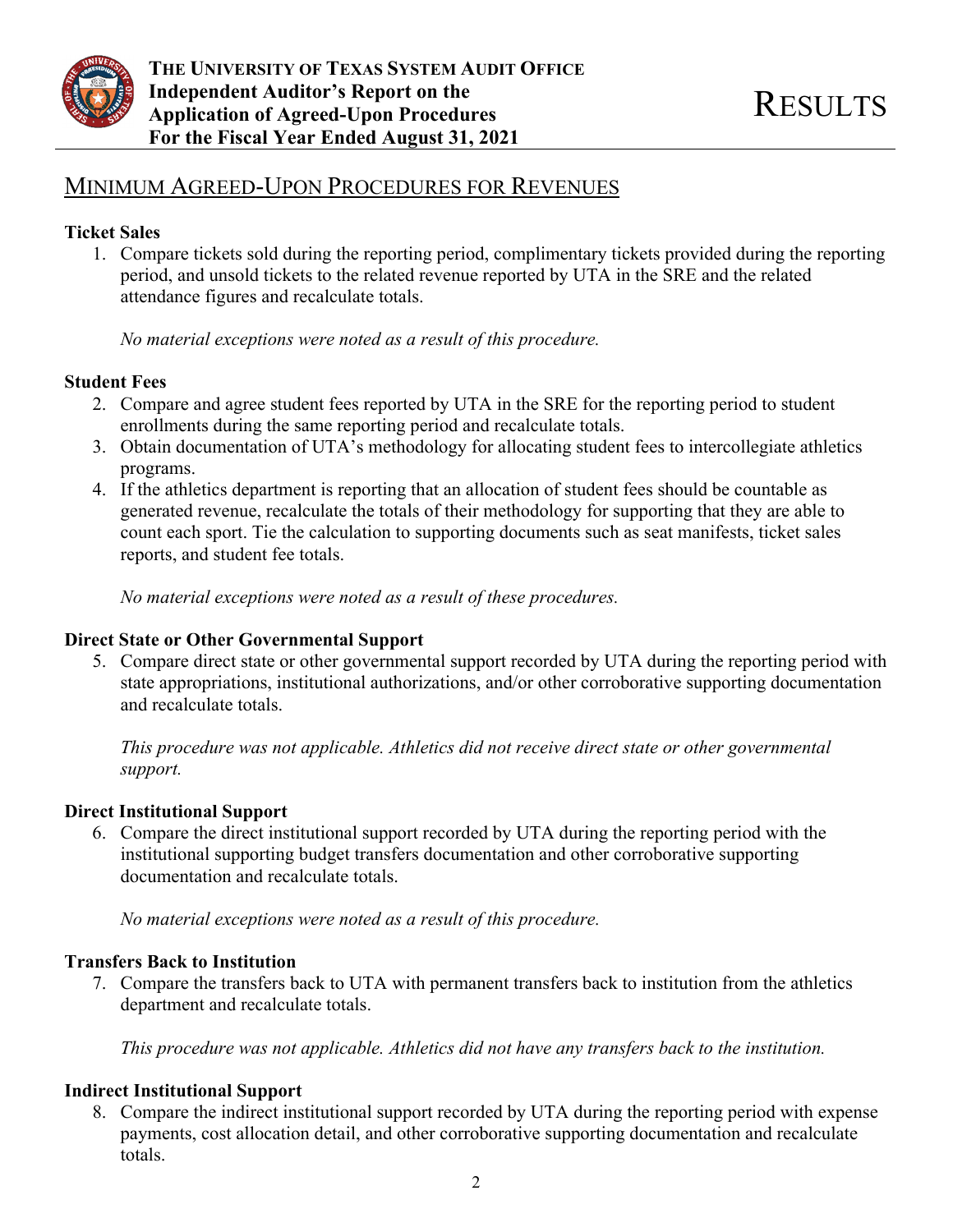

*No material exceptions were noted as a result of this procedure.* 

### **Guarantees**

- 9. Select a sample of settlement reports for away games during the reporting period and agree each selection to UTA's general ledger and/or the SRE and recalculate totals.
- 10. Select a sample of contractual agreements pertaining to revenues derived from guaranteed contests during the reporting period. Compare and agree each selection to UTA's general ledger and/or the SRE and recalculate totals.

*No material exceptions were noted as a result of these procedures.* 

### **Contributions**

11. Obtain and review supporting documentation for any contributions of moneys, goods, or services received directly by the intercollegiate athletics program from any affiliated or outside organization that constituted 10% or more of all contributions received for intercollegiate athletics during the reporting period and recalculate totals.

*No material exceptions were noted as a result of this procedure. There were no individual contributions of moneys, goods, or services received directly by Athletics from an affiliated or outside organization that constituted 10% or more of all contributions received for Athletics.* 

## **In-Kind**

12. Compare the in-kind recorded by UTA during the reporting period with a schedule of in-kind donations and recalculate totals.

*No material exceptions were noted as a result of this procedure.* 

## **Compensation and Benefits Provided by a Third-Party**

13. Obtain the summary of revenues from affiliated and outside organizations (Summary) as of the end of the reporting period from UTA. Select a sample of funds from the Summary and compare and agree each selection to supporting documentation, UTA's general ledger, and/or the Summary and recalculate totals.

*This procedure was not applicable. Athletics did not receive compensation or benefits provided by a third-party.* 

## **Media Rights**

- 14. Obtain and inspect agreements to understand UTA's total media (broadcast, television, radio) rights received by UTA or through their conference offices as reported in the SRE.
- 15. Compare and agree the media right revenues to a summary statement of all media rights identified, if applicable, and UTA's general ledger and recalculate totals. Ledger totals may be different for total contributions if media rights are not broken out separately.

*These procedures were not applicable. Athletics did not receive media rights revenue.*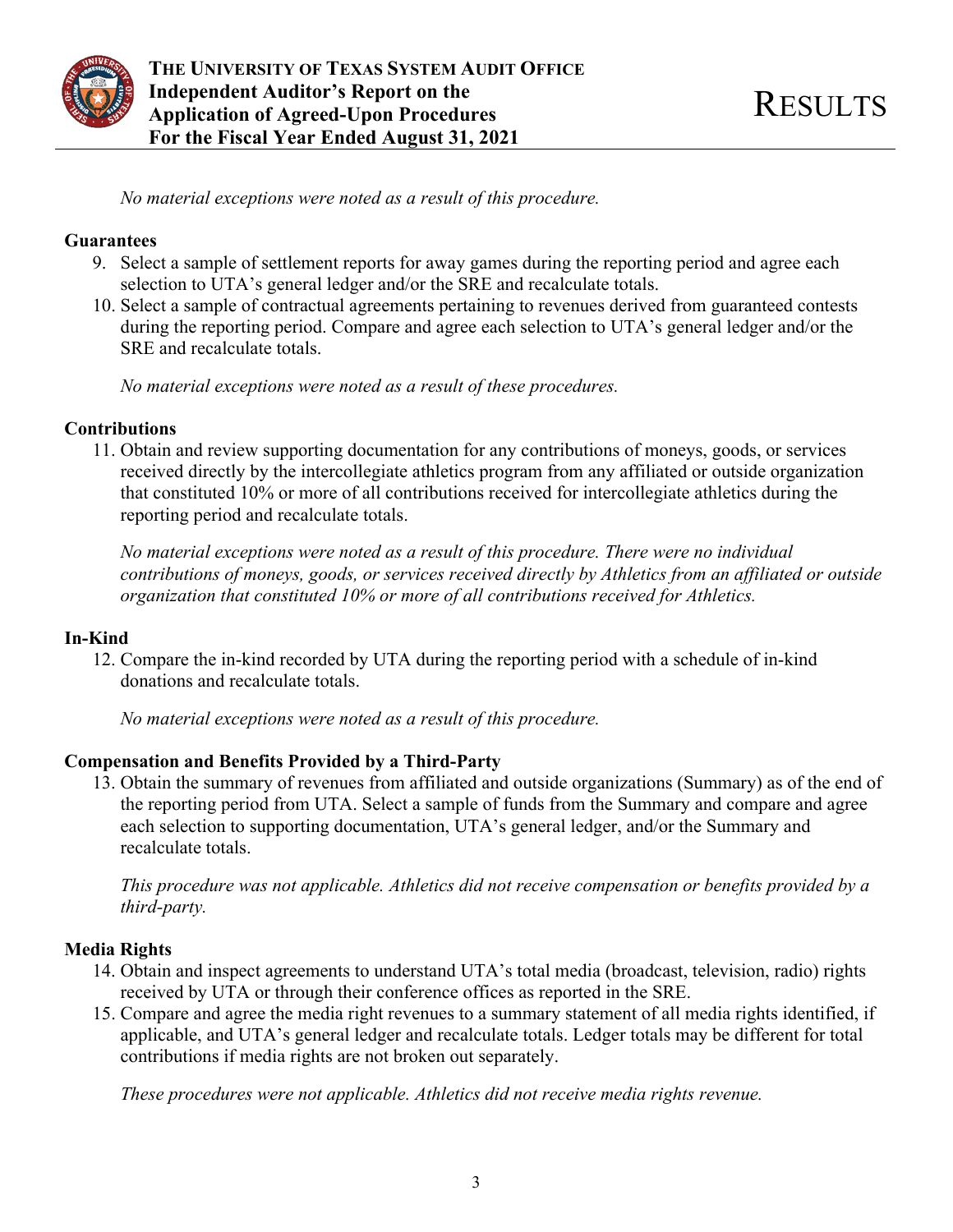

## **NCAA Distributions**

16. Compare the amounts recorded in the revenue and expense reporting to general ledger detail for NCAA distributions and other corroborative supporting documents and recalculate totals.

*No material exceptions were noted as a result of this procedure.* 

## **Conference Distributions and Conference Distributions of Football Bowl Generated Revenue**

- 17. Obtain and inspect agreements related to UTA's conference distributions and participation in revenues from tournaments during the reporting period for relevant terms and conditions.
- 18. Compare and agree the related revenues to UTA's general ledger and/or the SRE and recalculate totals.

*No material exceptions were noted as a result of these procedures. Athletics did not receive any conference distributions of football bowl generated revenue.* 

## **Program Sales, Concessions, Novelty Sales, and Parking**

19. Compare the amount recorded in the revenue reporting category to general ledger detail of program sales, concessions, novelty sales, and parking as well as any other corroborative supporting documents and recalculate totals.

*No material exceptions were noted as a result of this procedure.* 

### **Royalties, Licensing, Advertisements, and Sponsorships**

- 20. Obtain and inspect agreements related to UTA's participation in revenues from royalties, licensing, advertisements, and sponsorships during the reporting period for relevant terms and conditions.
- 21. Compare and agree the related revenues to UTA's general ledger and/or the SRE and recalculate totals.

*No material exceptions were noted as a result of these procedures.* 

## **Sports Camp Revenues**

- 22. Inspect sports camp contract(s) between UTA and person(s) conducting institutional sports-camps or clinics during the reporting period to obtain documentation of UTA's methodology for recording revenues from sports-camps.
- 23. Obtain schedules of camp participants and select a sample of individual camp participant cash receipts from the schedule of sports-camp participants and agree each selection to UTA's general ledger and/or the SRE and recalculate totals.

*No material exceptions were noted as a result of these procedures.* 

### **Athletics Restricted Endowment and Investment Income**

- 24. Obtain and inspect endowment agreements for relevant terms and conditions.
- 25. Compare and agree the classification and use of endowments and investment income reported in the SRE during the reporting period to the uses of income defined within the related endowment agreement and recalculate totals.

*No material exceptions were noted as a result of these procedures.*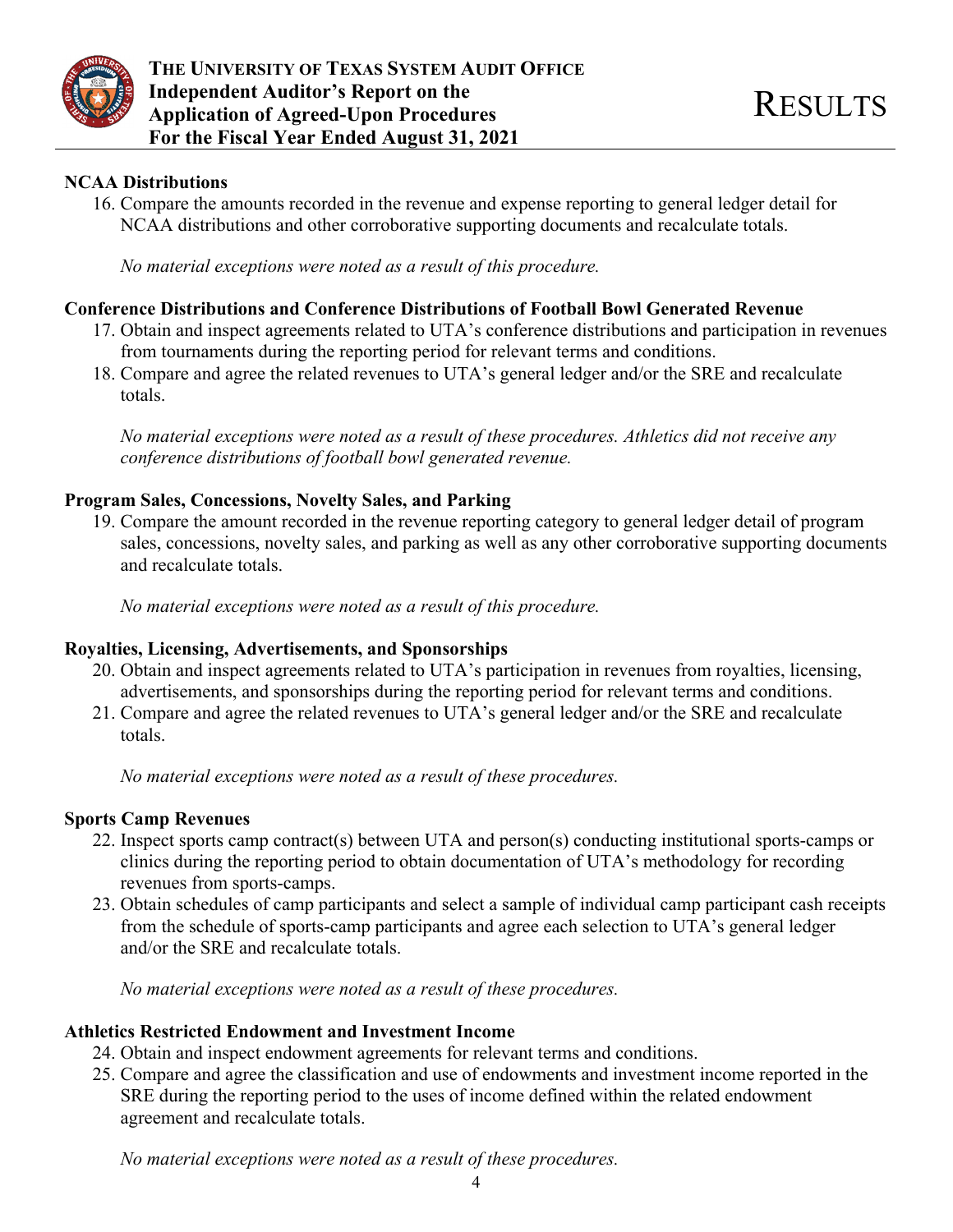

## **Other Operating Revenue**

26. Perform minimum agreed-upon procedures referenced for all revenue categories and recalculate totals.

*No material exceptions were noted as a result of this procedure.* 

### **Football Bowl Revenues**

- 27. Obtain and inspect agreements related to UTA's revenues from post-season football bowl participation during the reporting period to gain an understanding of the relevant terms and conditions.
- 28. Compare and agree the related revenues to UTA's general ledger and/or the SRE and recalculate totals.

*These procedures were not applicable. Athletics did not receive any football bowl revenues.* 

# MINIMUM AGREED-UPON PROCEDURES FOR EXPENSES

### **Athletic Student Aid**

- 29. Select a sample of students (10% of the total student-athletes for institutions who have used NCAA's Compliance Assistant (CA) software to prepare athletic aid detail, with a maximum sample size of 40, and 20% of total student-athletes for institutions who have not, with a maximum sample size of 60) from the listing of institutional student aid recipients during the reporting period. Data should be captured by the institution through the creation of a squad/eligibility list for each sponsored sport.
- 30. Obtain individual student account detail for each selection and compare the total aid in UTA's student system to the student's detail in UTA's report that ties directly to the NCAA Membership Financial Reporting System.
- 31. Perform a check of each student selected to ensure their information was reported accurately in the NCAA Membership Financial Reporting System.
- 32. Recalculate totals for each sport and overall.

*No material exceptions were noted as a result of these procedures.* 

### **Guarantees**

- 33. Obtain and inspect visiting institution's away-game settlement reports received by UTA during the reporting period and agree related expenses to UTA's general ledger and/or the SRE and recalculate totals.
- 34. Obtain and inspect contractual agreements pertaining to expenses recorded by UTA from guaranteed contests during the reporting period. Compare and agree related amounts expensed by UTA during the reporting period to UTA's general ledger and/or the SRE and recalculate totals.

*No material exceptions were noted as a result of these procedures.* 

### **Coaching Salaries, Benefits, and Bonuses Paid by the University and Related Entities**

35. Obtain and inspect a listing of coaches employed by UTA and related entities during the reporting period. Select a sample of coaches' contracts that must include football and men's and women's basketball from the listing.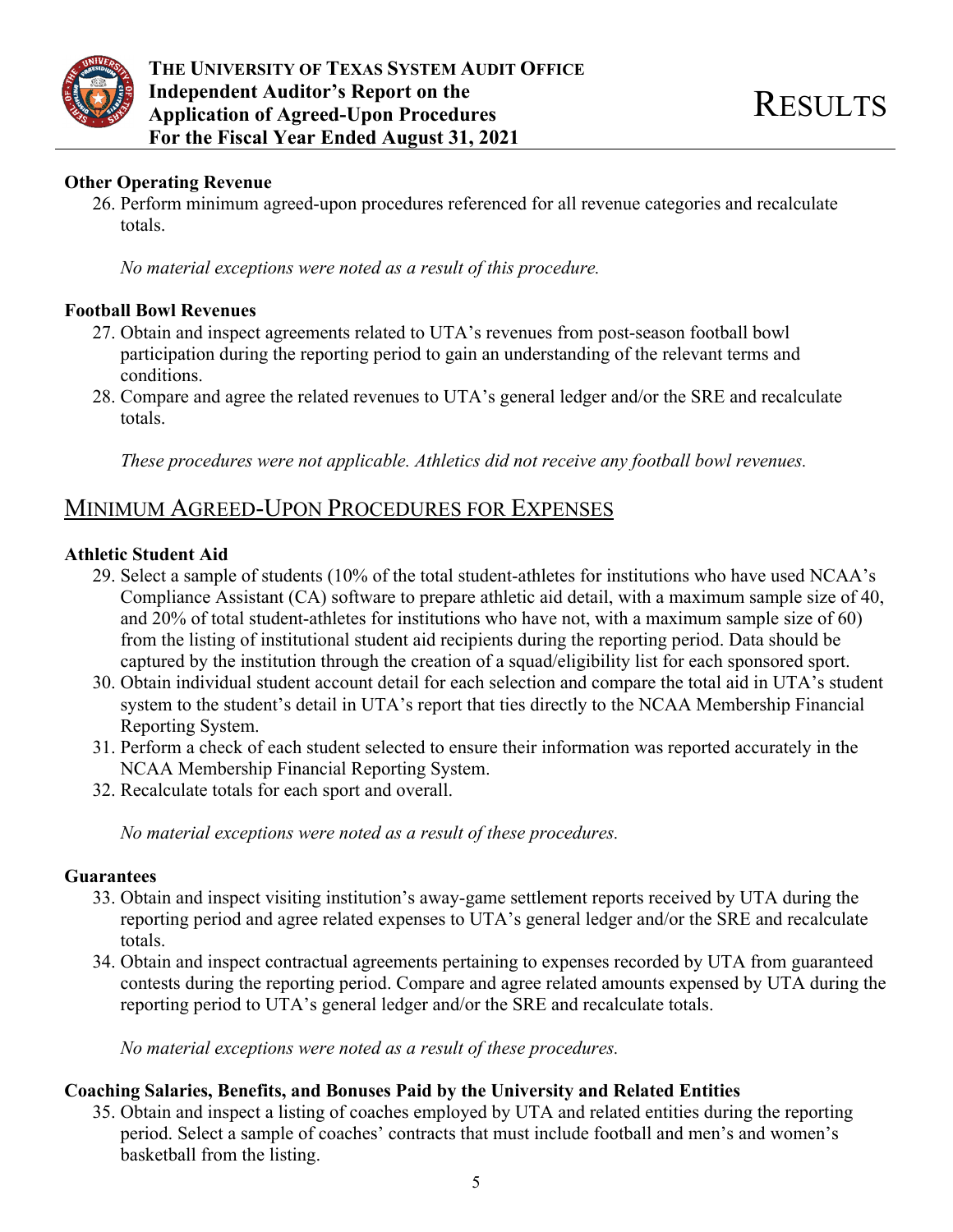

- 36. Compare and agree the financial terms and conditions of each selection to the related coaching salaries, benefits, and bonuses recorded by UTA and related entities in the SRE during the reporting period.
- 37. Obtain and inspect payroll summary registers for the reporting year for each selection. Compare and agree payroll summary registers from the reporting period to the related coaching salaries, benefits, and bonuses paid by UTA and related entities expense recorded by UTA in the SRE during the reporting period.
- 38. Compare and agree the totals recorded to any employment contracts executed for the sample selected and recalculate totals.

*No material exceptions were noted as a result of these procedures.* 

## **Coaching Other Compensation and Benefits Paid by a Third Party**

- 39. Obtain and inspect a listing of coaches employed by third parties during the reporting period. Select a sample of coaches' contracts that must include football and men's and women's basketball from the listing.
- 40. Compare and agree the financial terms and conditions of each selection to the related coaching other compensation and benefits paid by a third party and recorded by UTA in the SRE during the reporting period.
- 41. Obtain and inspect reporting period payroll summary registers for each selection. Compare and agree related payroll summary register to the coaching other compensation and benefits paid by a third party, expenses recorded by UTA in the SRE during the reporting period and recalculate totals.

*These procedures were not applicable. Athletics did not have compensation or benefits provided by a third party.* 

## **Support Staff/Administrative Salaries, Benefits, and Bonuses Paid by the University and Related Entities**

- 42. Select a sample of support staff/administrative personnel employed by UTA and related entities during the reporting period.
- 43. Obtain and inspect reporting period summary payroll register for each selection. Compare and agree the related payroll summary registers to the related support staff administrative salaries, benefits, and bonuses paid by UTA and related entities expense recorded by UTA in the SRE during the reporting period and recalculate totals.

*No material exceptions were noted as a result of these procedures.* 

## **Support Staff/Administrative Other Compensation and Benefits Paid by a Third Party**

- 44. Select a sample of support staff/administrative personnel employed by third parties during the reporting period.
- 45. Obtain and inspect reporting period payroll summary registers for each selection. Compare and agree related payroll summary registers to the related support staff administrative other compensation and benefits expense recorded by UTA in the SRE during the reporting period and recalculate totals.

*These procedures were not applicable. Athletics did not have compensation or benefits provided by a third party.*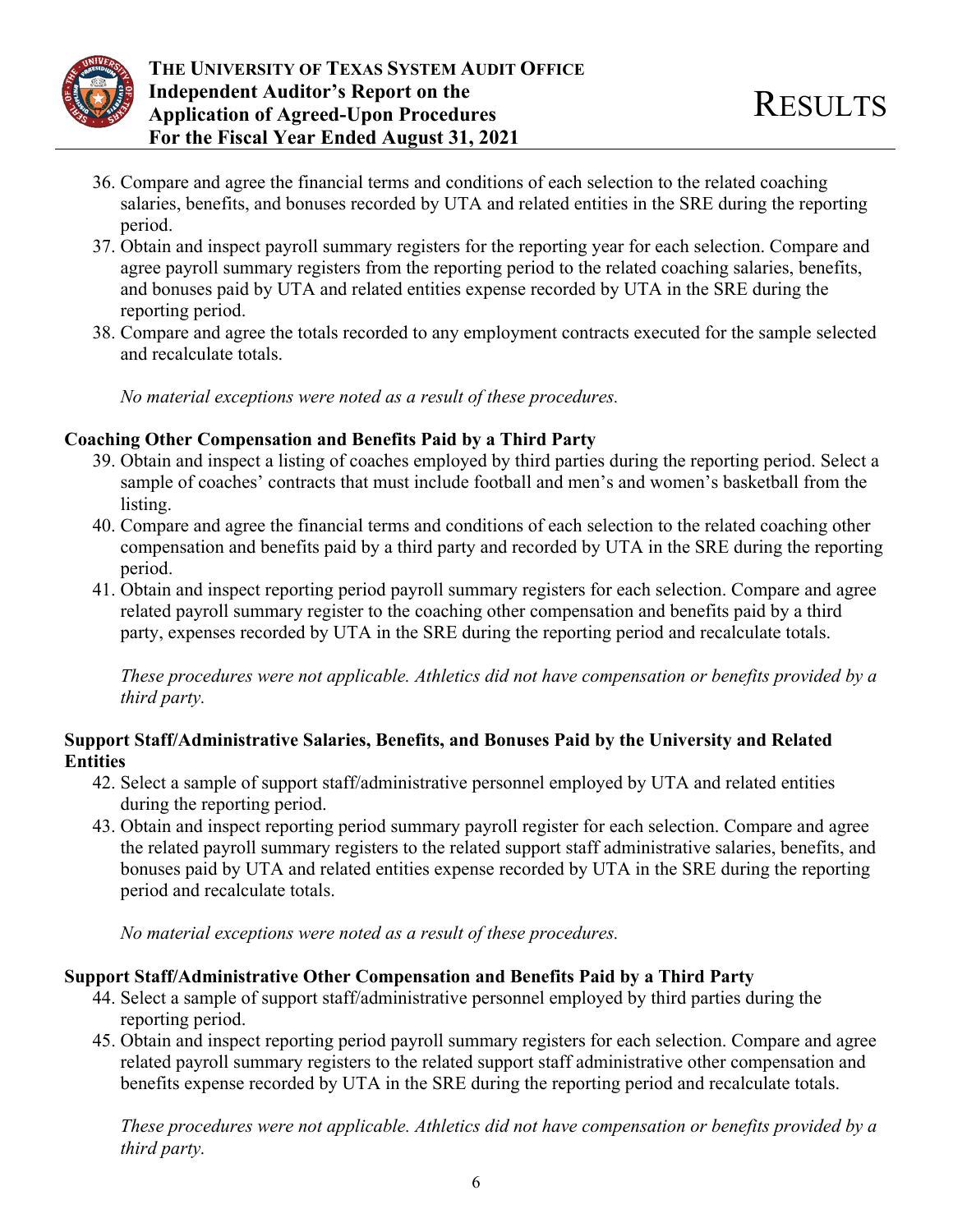

#### **Severance Payments**

46. Select a sample of employees receiving severance payments by UTA during the reporting period and agree each severance payment to the related termination letter or employment contract and recalculate totals.

*This procedure was not applicable. Athletics did not make severance payments.* 

#### **Recruiting**

- 47. Obtain documentation of UTA's recruiting expense policies.
- 48. Compare and agree to existing institutional- and NCAA-related policies.
- 49. Obtain general ledger detail and compare to the total expenses reported and recalculate totals.

*No material exceptions were noted as a result of these procedures.* 

#### **Team Travel**

- 50. Obtain documentation of UTA's team travel policies.
- 51. Compare and agree to existing institutional- and NCAA-related policies.
- 52. Obtain general ledger detail and compare to the total expenses reported and recalculate totals.

*No material exceptions were noted as a result of these procedures.* 

#### **Equipment, Uniforms, and Supplies**

53. Obtain general ledger detail and compare to the total expenses reported. Select a sample of transactions to validate existence of transaction and accuracy of recording and recalculate totals.

*No material exceptions were noted as a result of this procedure.* 

#### **Game Expenses**

54. Obtain general ledger detail and compare to the total expenses reported. Select a sample of transactions to validate existence of transaction and accuracy of recording and recalculate totals.

*No material exceptions were noted as a result of this procedure.* 

#### **Fund Raising, Marketing, and Promotion**

55. Obtain general ledger detail and compare to the total expenses reported. Select a sample of transactions to validate existence of transaction and accuracy of recording and recalculate totals.

*No material exceptions were noted as a result of this procedure.* 

#### **Sports-Camp Expenses**

56. Obtain general ledger detail and compare to the total expenses reported. Select a sample of transactions to validate existence of transaction and accuracy of recording and recalculate totals.

*No material exceptions were noted as a result of this procedure.*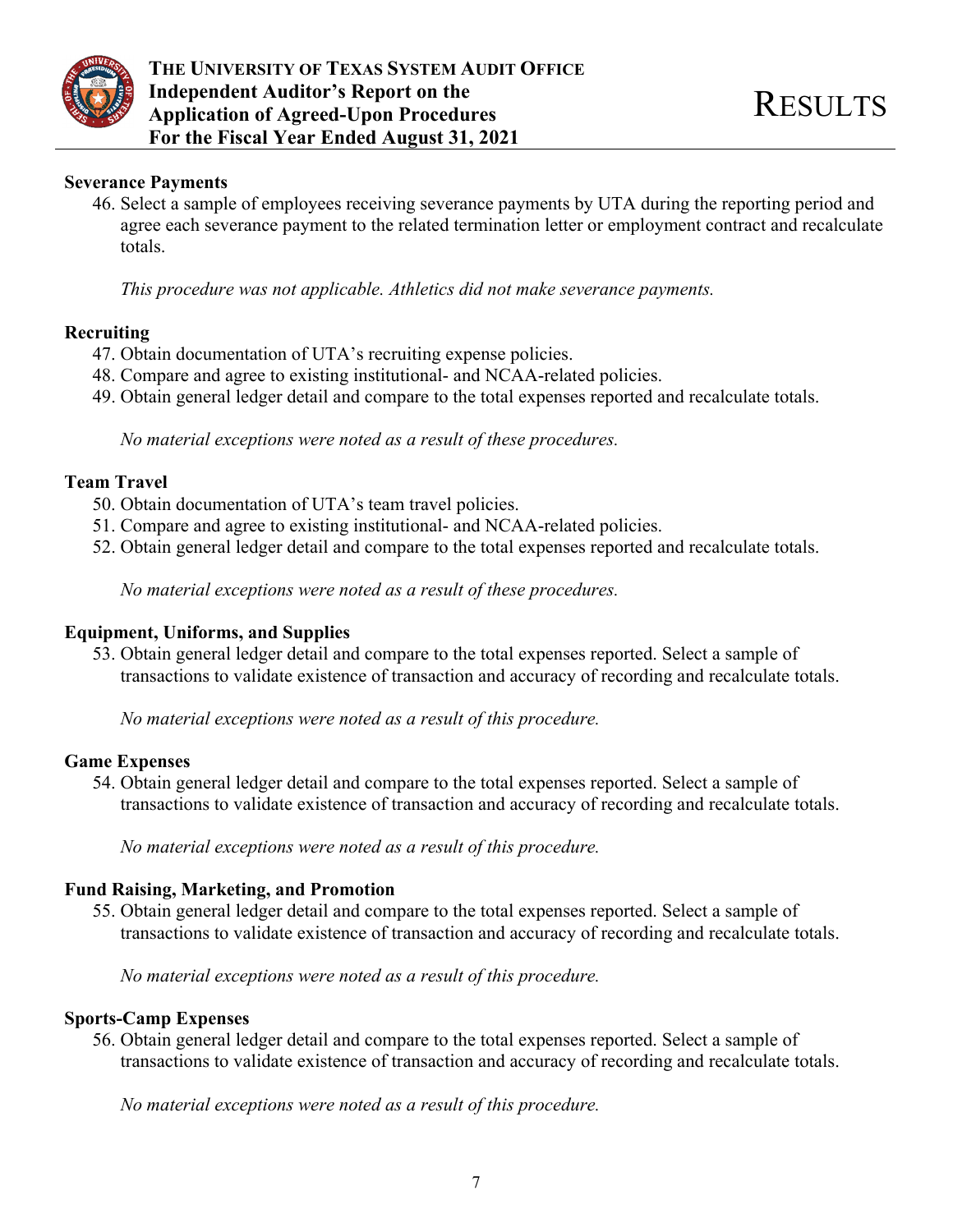

## **Spirit Groups**

57. Obtain general ledger detail and compare to the total expenses reported. Select a sample of transactions to validate existence of transaction and accuracy of recording and recalculate totals.

*This procedure was not applicable. Athletics does not control or operate UTA spirit groups.* 

## **Athletic Facility Debt Service, Leases and Rental Fees**

- 58. Obtain a listing of debt service schedules, lease payments, and rental fees for athletics facilities for the reporting year. Compare a sample of facility payments including the top two highest facility payments to additional supporting documentation (e.g., debt financing agreements, leases, rental agreements).
- 59. Compare amounts recorded to amounts listed in the general ledger detail and recalculate totals.

*No material exceptions were noted as a result of these procedures.* 

## **Direct Overhead and Administrative Expenses**

60. Obtain general ledger detail and compare to the total expenses reported. Select a sample of transactions to validate existence of transaction and accuracy of recording and recalculate totals.

*No material exceptions were noted as a result of this procedure.* 

## **Indirect Institutional Support**

61. Tested with revenue section - Indirect Institutional Support (see procedure #8).

*No material exceptions were noted as a result of this procedure.* 

## **Medical Expenses and Medical Insurance**

62. Obtain general ledger detail and compare to the total expenses reported. Select a sample of transactions to validate existence of transaction and accuracy of recording and recalculate totals.

*No material exceptions were noted as a result of this procedure.* 

## **Memberships and Dues**

63. Obtain general ledger detail and compare to the total expenses reported. Select a sample of transactions to validate existence of transaction and accuracy of recording and recalculate totals.

*No material exceptions were noted as a result of this procedure.* 

## **Other Operating Expenses and Transfers to Institution**

64. Obtain general ledger detail and compare to the total expenses reported. Select a sample of transactions to validate existence of transaction and accuracy of recording and recalculate totals.

*No material exceptions were noted as a result of this procedure. Athletics did not have transfers to the institution.*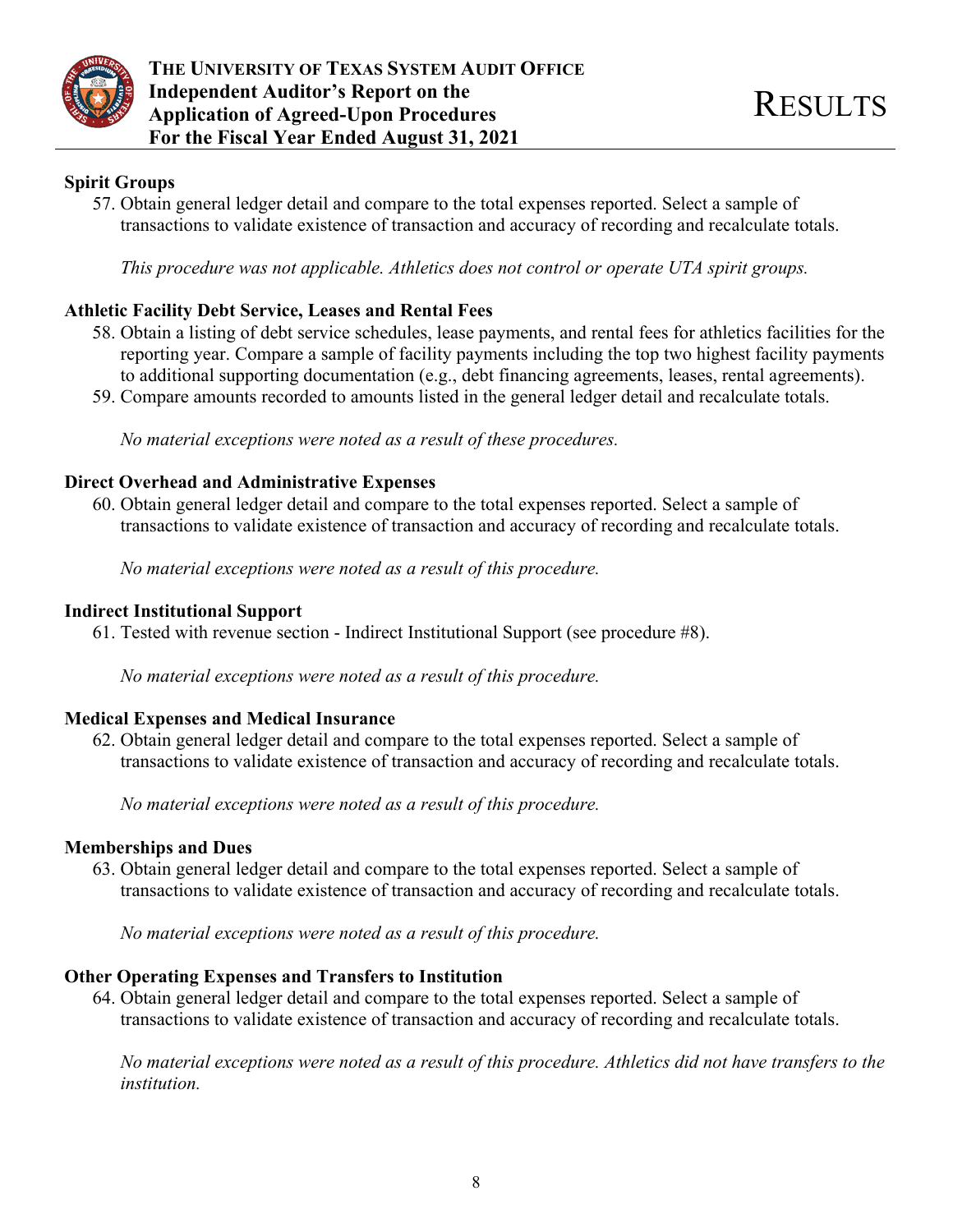

## **Student-Athlete Meals (Non-Travel)**

65. Obtain general ledger detail and compare to the total expenses reported. Select a sample of transactions to validate existence of transaction and accuracy of recording and recalculate totals.

*No material exceptions were noted as a result of this procedure.* 

### **Football Bowl Expenses**

66. Obtain general ledger detail and compare to the total expenses reported. Select a sample of transactions to validate existence of transaction and accuracy of recording and recalculate totals.

*This procedure was not applicable. Athletics did not have any football bowl expenses.* 

# ADDITIONAL MINIMUM AGREED-UPON PROCEDURES

• For Grants-in-Aid: Compare and agree the sports sponsored reported in the NCAA Membership Financial Reporting System to UTA's supporting equivalency calculations. The NCAA Membership Financial Reporting System populates the sports from the NCAA Sports Sponsorship and Demographics Form as they are reported by UTA between May and August. If there is a discrepancy in the sports sponsored between the NCAA Membership Financial Reporting System and the supporting equivalency calculations, inquire about the discrepancy and report the justification in the AUP report. Compare current year Grants-in-Aid revenue distribution equivalencies to prior year reported equivalencies per the Membership Financial Report submission. Inquire and document an explanation for any variance greater than  $+/- 4\%$ .

*No material exceptions were noted as a result of this procedure. Explanations for variances appeared to be reasonable.* 

 For Sports Sponsorship: Obtain UTA's Sports Sponsorship and Demographics Forms Report for the reporting year between May and August. Validate that the countable sports reported by UTA meet the minimum requirements set forth in Bylaw 20.9.6.3 for the number of contests and the number of participants in each contest that is counted toward meeting the minimum-contest requirement. Once countable sports have been validated, ensure that UTA has properly reported these sports as countable for revenue distribution purposes within the NCAA Membership Financial Reporting System. Compare current year number of Sports Sponsored to prior year reported total per the Membership Financial Report submission. Inquire and document an explanation for any variance.

Note for 2020-21 reporting only: Sports an institution expected to sponsor in academic year 2020-21, as reported on the institution's 2020 Sports Sponsorship and Demographics form, would qualify as a sponsored sport for the purposes of revenue distribution. This exception is consistent with the intent of the Division I Council Coordination Committee's decision on March 25, 2020 to grant an extraordinary blanket waiver in light of the impact of the COVID-19 global pandemic.

*No material exceptions were noted as a result of this procedure. There was no variance between the sports sponsored between years.*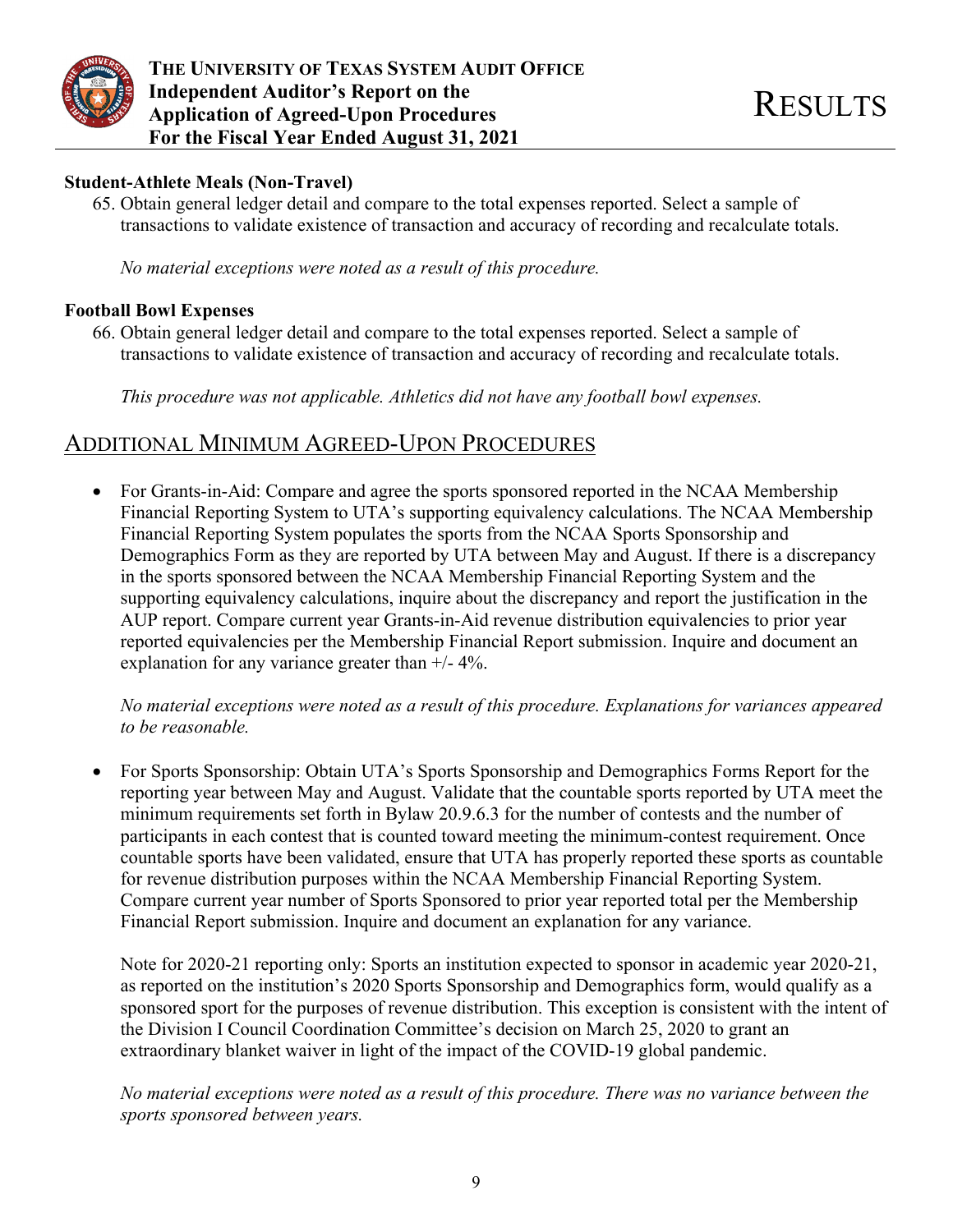

 For Pell Grants: Agree the total number of Division I student-athletes who, during the academic year, received a Pell Grant award and the total value of these Pell Grants reported in the NCAA Membership Financial Reporting System to a report, generated out of UTA's financial aid records, of all student-athlete Pell Grants. Compare current year Pell Grants total to prior year reported total per the Membership Financial Report submission. Inquire and document any variance greater than +/- 20 grants.

*No material exceptions were noted as a result of this procedure. Pell Grant totals between years did not vary by +/- 20 grants.* 

# MINIMUM AGREED-UPON PROCEDURES FOR OTHER REPORTING ITEMS

## **Excess Transfers to Institution and Conference Realignment Expenses**

67. Obtain general ledger detail and compare to the total expenses reported. Select a sample of transactions to validate existence of transaction and accuracy of recording and recalculate totals.

*This procedure was not applicable. Athletics did not have transfers to the institution or conference realignment expenses.* 

## **Total Athletics Related Debt**

- 68. Obtain repayment schedules for all outstanding intercollegiate athletics debt during the reporting period. Recalculate annual maturities (consisting of principal and interest) provided in the schedules obtained.
- 69. Agree the total annual maturities and total outstanding athletic debt related to supporting documentation and UTA's general ledger, as applicable.

*No material exceptions were noted as a result of these procedures.* 

## **Total Institutional Debt**

70. Agree the total outstanding institutional debt to supporting documentation and UTA's general ledger and/or UTA's audited financial statements, if available.

*No material exceptions were noted as a result of this procedure.* 

## **Value of Athletics Dedicated Endowments**

71. Obtain a schedule of all athletics dedicated endowments maintained by athletics, UTA, and affiliated organizations. Agree the fair market value in the schedules to supporting documentation, UTA's general ledger, and audited financial statements, if available.

*No material exceptions were noted as a result of this procedure.* 

## **Value of Institutional Endowments**

72. Agree the total fair market value of institutional endowments to supporting documentation, UTA's general ledger, and/or audited financial statements, if available.

*No material exceptions were noted as a result of this procedure.*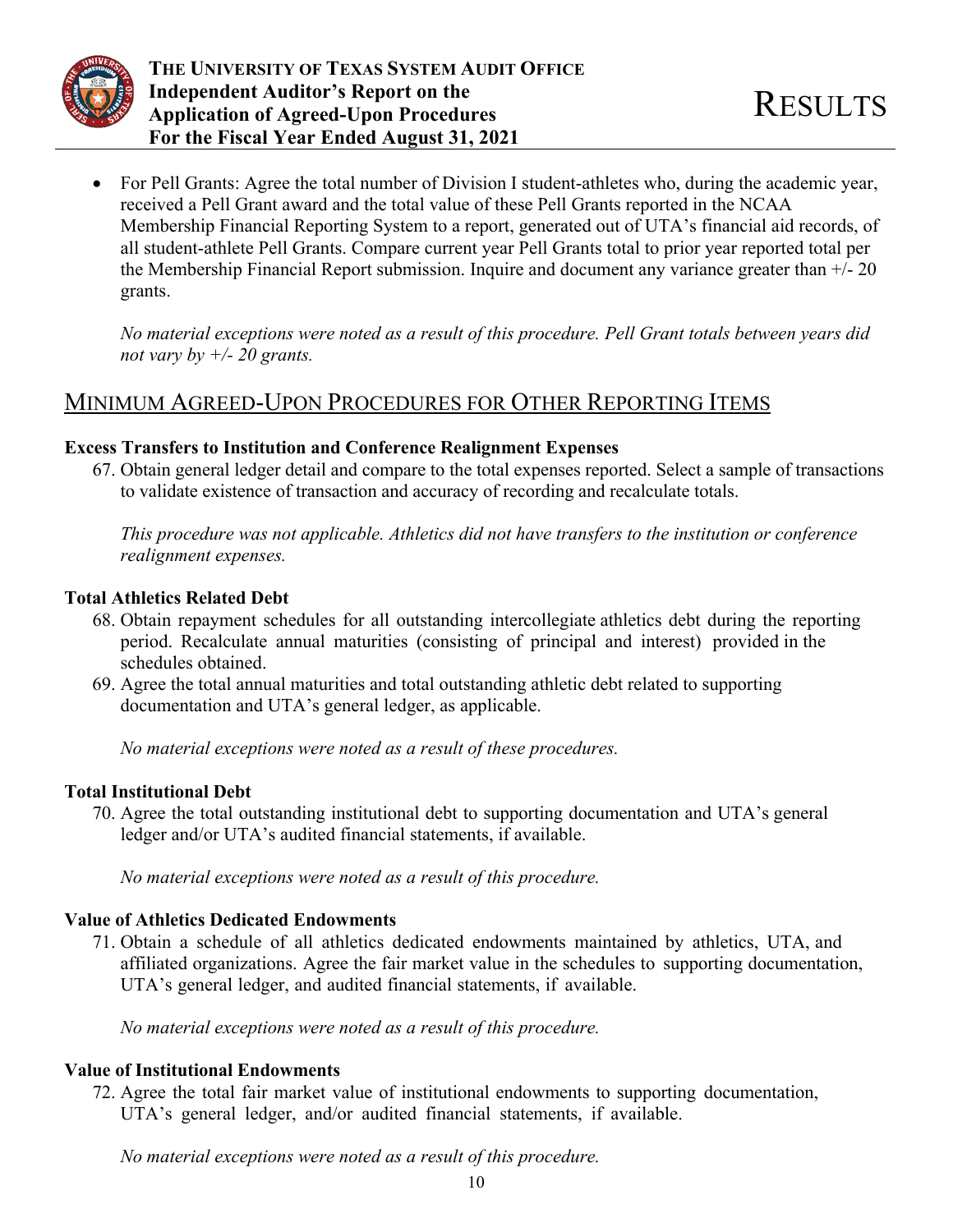

**THE UNIVERSITY OF TEXAS SYSTEM AUDIT OFFICE Independent Auditor's Report on the The Independent Auditor's Report on the Application of Agreed-Upon Procedures** and RESULTS **For the Fiscal Year Ended August 31, 2021** 

### **Total Athletics Related Capital Expenditures**

- 73. Obtain a schedule of athletics related capital expenditures made by athletics, UTA, and affiliated organizations during the reporting period.
- 74. Obtain general ledger detail and compare to the total expenses reported. Select a sample of transactions to validate existence of transaction and accuracy of recording and recalculate totals.

*No material exceptions were noted as a result of these procedures.*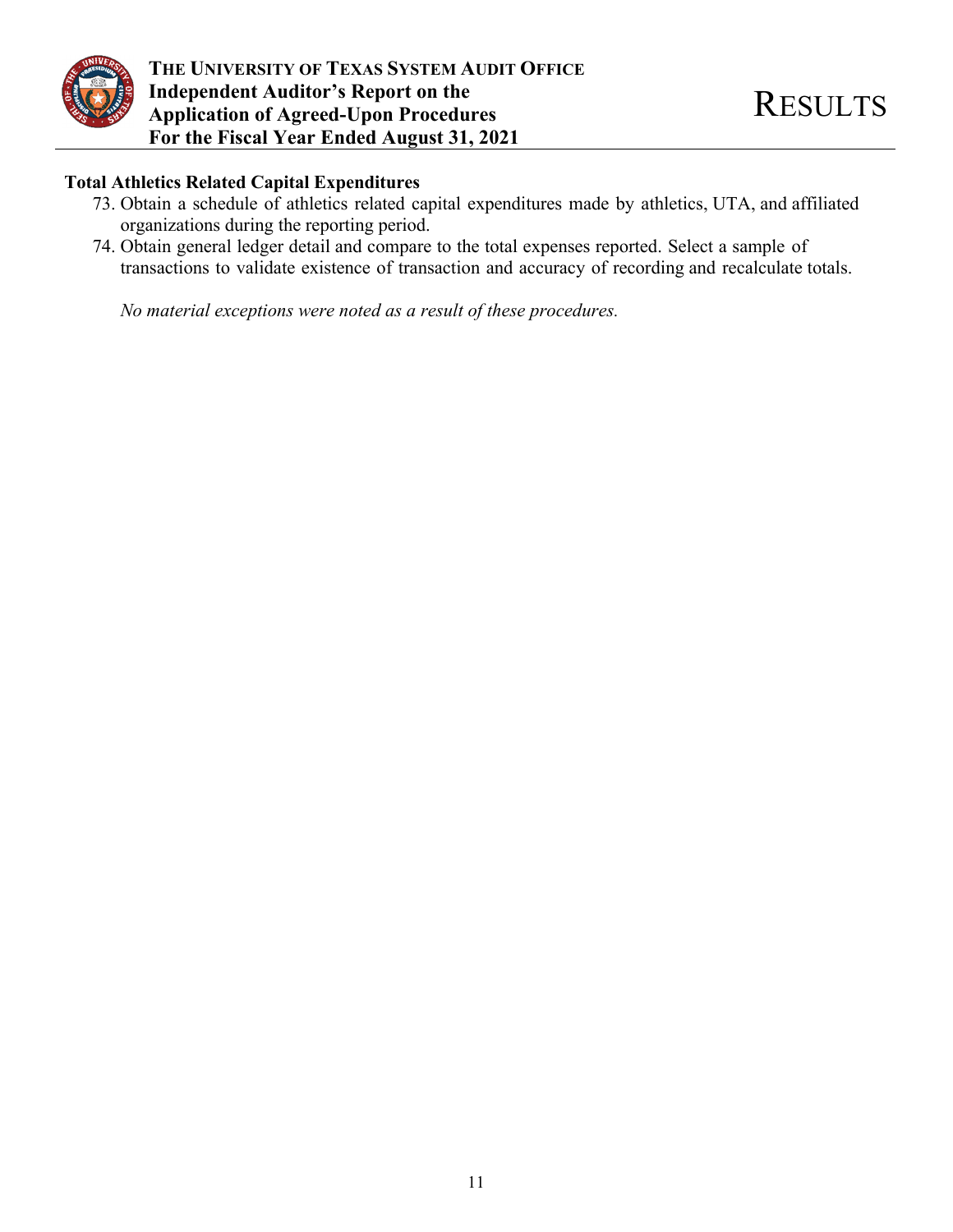

## **BACKGROUND**

UTA's management is responsible for the SRE and compliance with NCAA requirements. This report is intended solely for the information and use of UTA management. It is not intended to be and should not be used by anyone other than those specified parties. However, this report is a matter of public record and its distribution is not limited.

The NCAA requires this agreed-upon procedures engagement to be conducted by an independent accountant. For purposes of this engagement, the NCAA considers the UT System Audit Office to be independent.

## SCOPE AND PROCEDURES

This agreed-upon procedures engagement was conducted in accordance with attestation standards established by the American Institute of Certified Public Accountants. The sufficiency of these procedures is solely the responsibility of the specified users of the report. Consequently, we make no representation regarding the sufficiency of the procedures described below either for the purpose for which this report has been requested or for any other purpose.

We were not engaged to and did not conduct an examination, the objective of which would be the expression of an opinion on the compliance of the accompanying SRE of Athletics. Accordingly, we do not express such an opinion. Had we performed additional procedures, other matters might have come to our attention that would have been reported to you. This report relates only to the procedures specified above and does not extend to UTA's financial statements.

### **APPENDICES**

Also attached to this report are the following appendices:

- *Appendix A*, SRE of Athletics for the Fiscal Year Ended August 31, 2021
- *Appendix B,* Notes to the SRE
- *Appendix C*, Variance Analysis

| <b>REPORT DISTRIBUTION</b>                                                     |
|--------------------------------------------------------------------------------|
| To: Teik C. Lim, Ph.D., President ad interim, UTA                              |
| Cc: Kelly Davis, Chief Financial Officer and Vice President, UTA               |
| Jim Baker, Director of Athletics, UTA                                          |
| Tony Burken, Senior Associate AD for Finance and Administration, UTA           |
| David Price, Chief Audit Executive, UTA                                        |
| UT System Administration Internal Audit Committee                              |
| External Agencies (State Auditor, Legislative Budget Board, Governor's Office) |
|                                                                                |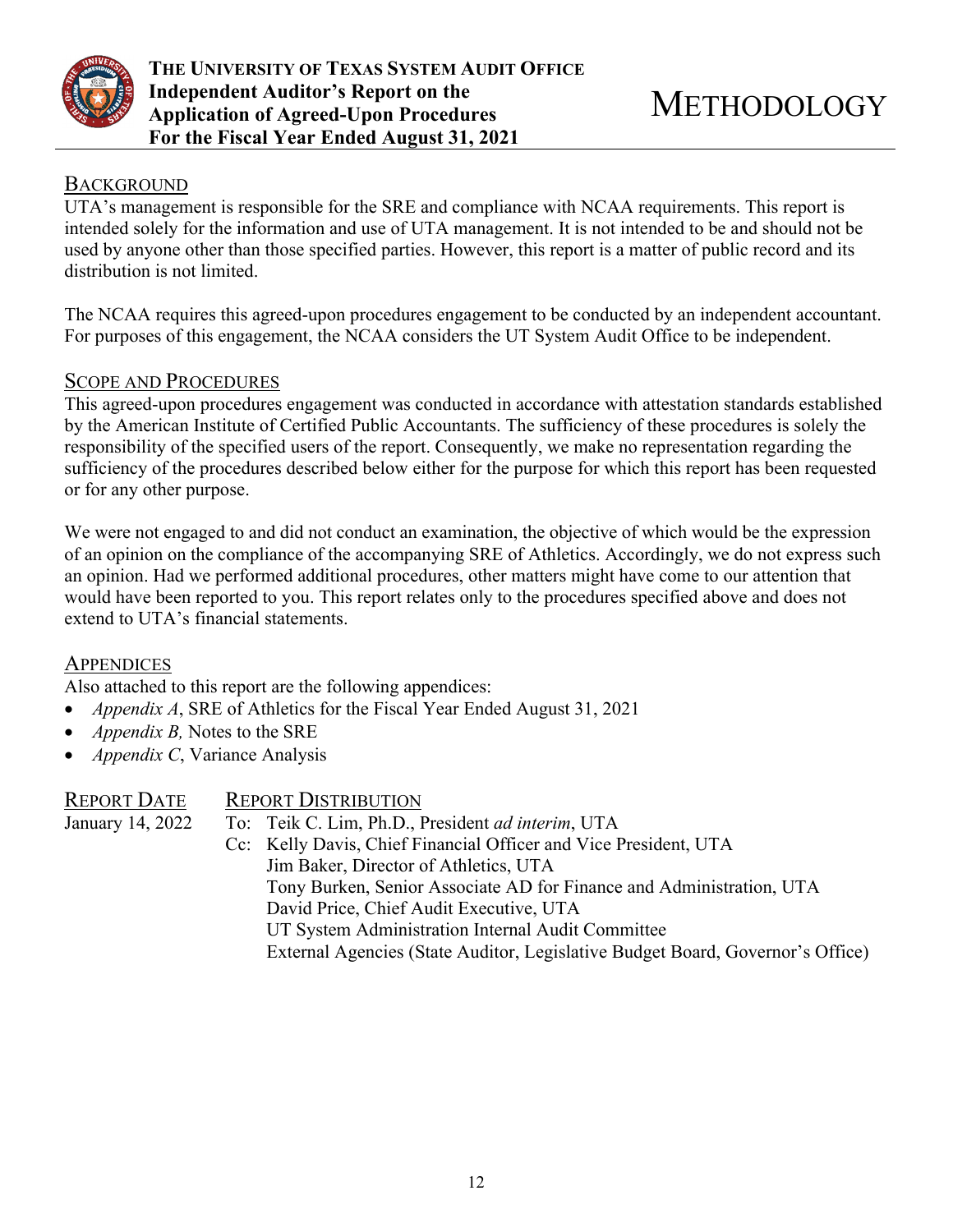

#### **THE UNIVERSITY OF TEXAS AT ARLINGTON DEPARTMENT OF INTERCOLLEGIATE ATHLETICS STATEMENT OF REVENUES AND EXPENSES FOR THE FISCAL YEAR ENDED AUGUST 31, 2021**

|                                                                        | Men's<br><b>Basketball</b> | Women's<br><b>Basketball</b> | Men's<br>Track           | Women's<br>Track         | Men's<br>Tennis          | Women's<br><b>Tennis</b> |
|------------------------------------------------------------------------|----------------------------|------------------------------|--------------------------|--------------------------|--------------------------|--------------------------|
| <b>Operating Revenues:</b>                                             |                            |                              |                          |                          |                          |                          |
| 1 Ticket Sales                                                         | \$<br>44,729               | 13,210                       | 17,920                   | 17,920                   |                          |                          |
| 2 Direct State or Other Govt Support                                   |                            |                              |                          |                          |                          |                          |
| 3 Student Fees                                                         |                            |                              |                          |                          |                          |                          |
| 4 Direct Institutonal Support                                          | 7,566                      |                              |                          |                          |                          |                          |
| 5 Less - Transfers to Institution                                      |                            |                              |                          |                          |                          |                          |
| 6 Indirect Institutional Support                                       |                            |                              |                          |                          |                          |                          |
| 6A Indirect Inst Support - Debt, Lease, Rental                         |                            |                              |                          |                          |                          |                          |
| 7 Guarantees                                                           | 130,000                    |                              |                          |                          |                          |                          |
| 8 Contributions                                                        | 54,320                     | 2,108                        | 2,465                    | 2,465                    | 2,250                    | 2,250                    |
| 9 In-Kind                                                              | 792                        | 800                          |                          |                          |                          |                          |
| 10 3rd Party Compensation & Benefits                                   |                            |                              |                          |                          |                          |                          |
| 11 Media Rights                                                        |                            |                              |                          |                          |                          |                          |
| 12 NCAA Distributions                                                  |                            |                              | 6,084                    |                          |                          |                          |
| 13 Conference Distributions                                            |                            |                              |                          |                          |                          |                          |
| 13A Conf Distribution of Bowl Revenue                                  |                            |                              |                          |                          |                          |                          |
| 14 Program Sales, Concessions, & Parking                               |                            |                              |                          |                          |                          |                          |
|                                                                        |                            |                              |                          |                          |                          |                          |
| 15 Royalties, Advertising, & Sponsorships                              |                            |                              |                          |                          |                          |                          |
| 16 Sports Camp Revenues                                                |                            |                              |                          |                          |                          |                          |
| 17 Athletics Rest Endow/Invest Income                                  | 9,270                      | 1,431                        |                          |                          |                          |                          |
| 18 Other Operating Revenue                                             |                            |                              | 36,622                   | 36,620                   | 3,297                    | 3,298                    |
| 19 Bowl Revenue                                                        |                            | $\overline{\phantom{a}}$     |                          | $\overline{\phantom{a}}$ |                          |                          |
| <b>Total Operating Revenues</b>                                        | 246,677                    | 17,549                       | 63,091                   | 57,005                   | 5,547                    | 5,548                    |
| <b>Operating Expenses:</b>                                             |                            |                              |                          |                          |                          |                          |
| 20 Athletics Student Aid                                               | 494,919                    | 494,443                      | 336,178                  | 476,079                  | 111,770                  | 205,761                  |
| 21 Guarantees                                                          | 14,500                     | 9,000                        |                          |                          |                          |                          |
| 22 Coaching Salaries & Benefits                                        | 1,006,353                  | 710,668                      | 189,685                  | 216,322                  | 94,804                   | 72,910                   |
| 23 3rd Party Compensation & Benefits                                   |                            |                              |                          |                          |                          |                          |
| 24 Support Staff/Admin Salaries & Benefits                             | 10,088                     |                              |                          |                          |                          |                          |
| 25 3rd Party Support Staff                                             |                            |                              |                          |                          |                          |                          |
| 26 Severance Payments                                                  |                            |                              |                          |                          |                          |                          |
| 27 Recruiting                                                          | 17,985                     | 23,723                       | 333                      | 205                      |                          |                          |
| 28 Team Travel                                                         | 177,174                    | 111,817                      | 96,422                   | 81,335                   | 26,411                   | 25,092                   |
| 29 Sports Equip, Uniforms, & Supplies                                  | 35,543                     | 52,166                       | 29,533                   | 29,517                   | 9,606                    | 11,426                   |
| 30 Game Expenses                                                       | 114,083                    | 63,522                       | 11,776                   | 11,577                   | 10,717                   | 11,017                   |
| 31 Fund Raising, Mktg, Promotions                                      |                            | 8,610                        |                          |                          |                          |                          |
| 32 Sports Camp Expenses                                                | 112                        | 405                          |                          |                          |                          |                          |
| 33 Spirit Groups                                                       |                            |                              |                          |                          |                          |                          |
| 34 Debt Service, Lease, Rental Fees                                    |                            |                              |                          |                          |                          |                          |
| 35 Direct Overhead/Admin Expenses                                      | 47,430                     | 43,899                       | 13,485                   | 13,311                   | 6,380                    | 13,364                   |
| 36 Indirect Institutional Support                                      |                            |                              |                          |                          |                          |                          |
| 37 Medical Expenses & Insurance                                        | 1,140                      | 473                          |                          |                          |                          |                          |
| 38 Memberships & Dues                                                  | 330                        | 1,940                        | 450                      | 450                      | 550                      | 550                      |
| 39 Student-Athletic Meals (non-travel)                                 | 37,765                     | 7,025                        | 2,282                    | 2,282                    | 4,797                    | 2,455                    |
| 40 Other Operating Expenses                                            | 1,155                      | 5,677                        | 761                      | 669                      |                          |                          |
| 41 Bowl Expenses                                                       |                            |                              |                          |                          |                          |                          |
| 41A Bowl Expenses - Coaching Compensation                              |                            |                              |                          |                          |                          |                          |
| <b>Total Operating Expenses</b>                                        | 1,958,577                  | 1,533,368                    | 680,905                  | 831,747                  | 265,035                  | 342,575                  |
| 50 Excess Transfer to University                                       |                            |                              |                          |                          |                          |                          |
| 51 Conference Realignment                                              | $\overline{\phantom{0}}$   | $\overline{\phantom{a}}$     | $\overline{\phantom{0}}$ | $\overline{\phantom{a}}$ | $\overline{\phantom{a}}$ |                          |
| <b>Total Expenses</b>                                                  | 1,958,577                  | 1,533,368                    | 680,905                  | 831,747                  | 265,035                  | 342,575                  |
|                                                                        |                            |                              |                          |                          |                          |                          |
| <b>Excess (Deficiency) of</b><br><b>Revenues Over (Under) Expenses</b> | \$(1,711,900)              | (1,515,819)<br>12            | (617, 814)               | (774, 742)               | (259, 488)               | (337, 027)               |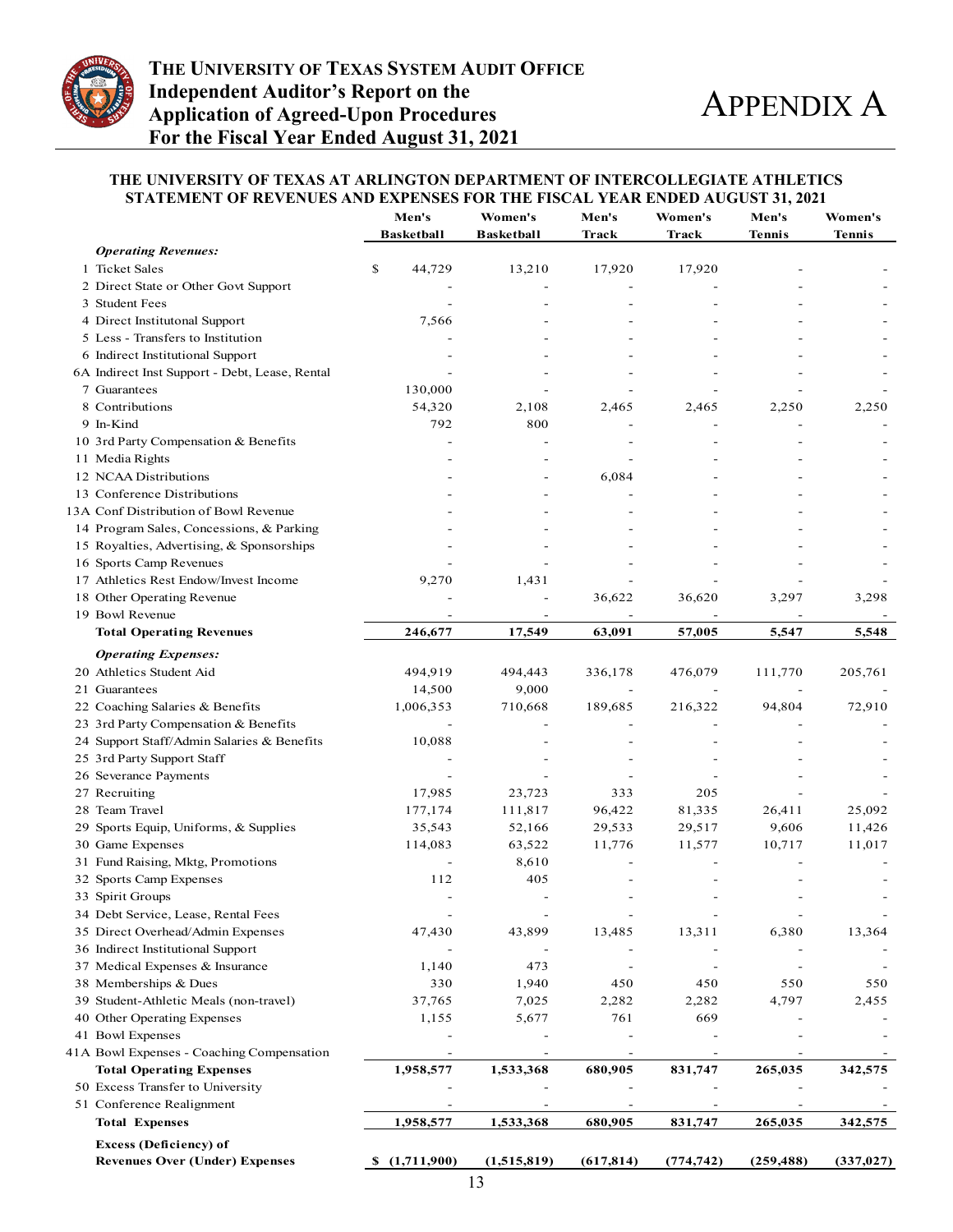

#### **THE UNIVERSITY OF TEXAS AT ARLINGTON DEPARTMENT OF INTERCOLLEGIATE ATHLETICS STATEMENT OF REVENUES AND EXPENSES FOR THE FISCAL YEAR ENDED AUGUST 31, 2021**

|                                                |                          |                 |                          | Men's                    | Women's                  | Non-Program |             |
|------------------------------------------------|--------------------------|-----------------|--------------------------|--------------------------|--------------------------|-------------|-------------|
|                                                | <b>Volleyball</b>        | <b>Baseball</b> | Softball                 | Golf                     | Golf                     | Specific    | Total       |
| <b>Operating Revenues:</b>                     |                          |                 |                          |                          |                          |             |             |
| 1 Ticket Sales                                 |                          |                 |                          |                          |                          | 2,988       | 96,767      |
| 2 Direct State or Other Govt Support           |                          |                 |                          |                          |                          |             |             |
| 3 Student Fees                                 |                          |                 |                          |                          |                          | 6,941,892   | 6,941,892   |
| 4 Direct Institutonal Support                  |                          |                 |                          |                          | ÷,                       | 3,307,966   | 3,315,532   |
| 5 Less - Transfers to Institution              |                          |                 |                          |                          |                          |             |             |
| 6 Indirect Institutional Support               |                          |                 |                          |                          |                          | 655,232     | 655,232     |
| 6A Indirect Inst Support - Debt, Lease, Rental |                          | 81,880          | 81,880                   |                          | $\overline{\phantom{a}}$ |             | 163,760     |
| 7 Guarantees                                   | 10,546                   |                 |                          |                          |                          |             | 140,546     |
| 8 Contributions                                | 5,481                    | 47,488          | 9,548                    | 6,075                    | 6,075                    | 710,238     | 850,763     |
| 9 In-Kind                                      | 528                      |                 |                          |                          |                          | 17,533      | 19,653      |
| 10 3rd Party Compensation & Benefits           |                          |                 |                          |                          |                          |             |             |
| 11 Media Rights                                |                          |                 |                          |                          |                          |             |             |
| 12 NCAA Distributions                          |                          |                 |                          |                          | $\overline{a}$           | 559,256     | 565,340     |
| 13 Conference Distributions                    |                          |                 |                          |                          | $\overline{a}$           | 154,268     | 154,268     |
| 3A Conf Distribution of Bowl Revenue           |                          |                 |                          |                          |                          |             |             |
|                                                |                          |                 |                          |                          |                          |             |             |
| 14 Program Sales, Concessions, & Parking       |                          |                 |                          |                          |                          |             |             |
| 15 Royalties, Advertising, & Sponsorships      |                          |                 |                          |                          |                          | 472,601     | 472,601     |
| 16 Sports Camp Revenues                        |                          | $\overline{a}$  | 24,980                   |                          |                          |             | 24,980      |
| 17 Athletics Rest Endow/Invest Income          |                          | 13,476          |                          | 2,895                    |                          | 35,209      | 62,281      |
| 18 Other Operating Revenue                     |                          | 2,074           | $\overline{\phantom{a}}$ | $\overline{a}$           | 6,000                    | 237,119     | 325,030     |
| 19 Bowl Revenue                                |                          |                 |                          |                          |                          |             |             |
| <b>Total Operating Revenues</b>                | 16,555                   | 144,918         | 116,408                  | 8,970                    | 12,075                   | 13,094,302  | 13,788,645  |
| <b>Operating Expenses:</b>                     |                          |                 |                          |                          |                          |             |             |
| 20 Athletics Student Aid                       | 395,680                  | 412,469         | 309,313                  | 97,608                   | 137,985                  | 188,479     | 3,660,684   |
| 21 Guarantees                                  |                          |                 |                          |                          |                          |             | 23,500      |
| 22 Coaching Salaries & Benefits                | 293,263                  | 256,836         | 259,294                  | 105,334                  | 92,075                   | 215,573     | 3,513,117   |
| 23 3rd Party Compensation & Benefits           |                          |                 |                          |                          |                          |             |             |
| 24 Support Staff/Admin Salaries & Benefits     |                          |                 |                          |                          |                          | 3,114,404   | 3,124,492   |
| 25 3rd Party Support Staff                     |                          |                 |                          |                          |                          |             |             |
| 26 Severance Payments                          |                          |                 |                          |                          |                          |             |             |
| 27 Recruiting                                  | 6,338                    | 3,184           | 6,835                    | 149                      | 837                      |             | 59,589      |
| 28 Team Travel                                 | 64,568                   | 180,744         | 120,188                  | 40,220                   | 27,155                   |             | 951,126     |
| 29 Sports Equip, Uniforms, & Supplies          | 18,383                   | 44,023          | 32,691                   | 17,431                   | 12,904                   | 23,602      | 316,825     |
| 30 Game Expenses                               |                          |                 |                          |                          |                          |             |             |
|                                                | 22,783                   | 37,499          | 19,232                   |                          | 5,566                    | 34,522      | 342,294     |
| 31 Fund Raising, Mktg, Promotions              | $\overline{\phantom{a}}$ | 4,353           | 636                      |                          |                          | 196,387     | 209,986     |
| 32 Sports Camp Expenses                        | 8                        |                 | 4,933                    |                          |                          |             | 5,458       |
| 33 Spirit Groups                               |                          | $\overline{a}$  |                          | $\overline{a}$           | $\overline{\phantom{a}}$ |             |             |
| 34 Debt Service, Lease, Rental Fees            | $\overline{\phantom{a}}$ | 81,880          | 81,880                   | $\overline{\phantom{a}}$ | $\overline{\phantom{a}}$ |             | 163,760     |
| 35 Direct Overhead/Admin Expenses              | 7,852                    | 21,045          | 28,603                   | 12,427                   | 12,105                   | 1,081,252   | 1,301,153   |
| 36 Indirect Institutional Support              |                          |                 |                          |                          |                          | 655,232     | 655,232     |
| 37 Medical Expenses & Insurance                | 1,800                    |                 |                          | $\overline{\phantom{0}}$ | $\overline{a}$           | 220,673     | 224,086     |
| 38 Memberships & Dues                          | 1,224                    | $\overline{a}$  | 320                      | 600                      | 300                      | 86,382      | 93,096      |
| 39 Student-Athletic Meals (non-travel)         | 3,122                    | 17,810          | 7,254                    | 380                      | 3,052                    | 38,567      | 126,791     |
| 40 Other Operating Expenses                    | 77                       |                 | 1,090                    | 766                      |                          | 16,769      | 26,964      |
| 41 Bowl Expenses                               |                          |                 |                          |                          |                          |             |             |
| 41A Bowl Expenses - Coaching Compensation      |                          |                 |                          |                          |                          |             |             |
| <b>Total Operating Expenses</b>                | 815,098                  | 1,059,843       | 872,269                  | 274,915                  | 291,979                  | 5,871,842   | 14,798,153  |
| 50 Excess Transfer to University               |                          |                 |                          |                          |                          |             |             |
| 51 Conference Realignment                      |                          |                 |                          |                          |                          |             |             |
| <b>Total Expenses</b>                          | 815,098                  | 1,059,843       | 872,269                  | 274,915                  | 291,979                  | 5,871,842   | 14,798,153  |
|                                                |                          |                 |                          |                          |                          |             |             |
| <b>Excess (Deficiency) of</b>                  |                          |                 |                          |                          |                          |             |             |
| <b>Revenues Over (Under) Expenses</b>          | (798, 543)               | (914, 925)      | (755, 861)               | (265, 945)               | (279,904)                | 7,222,460   | (1,009,508) |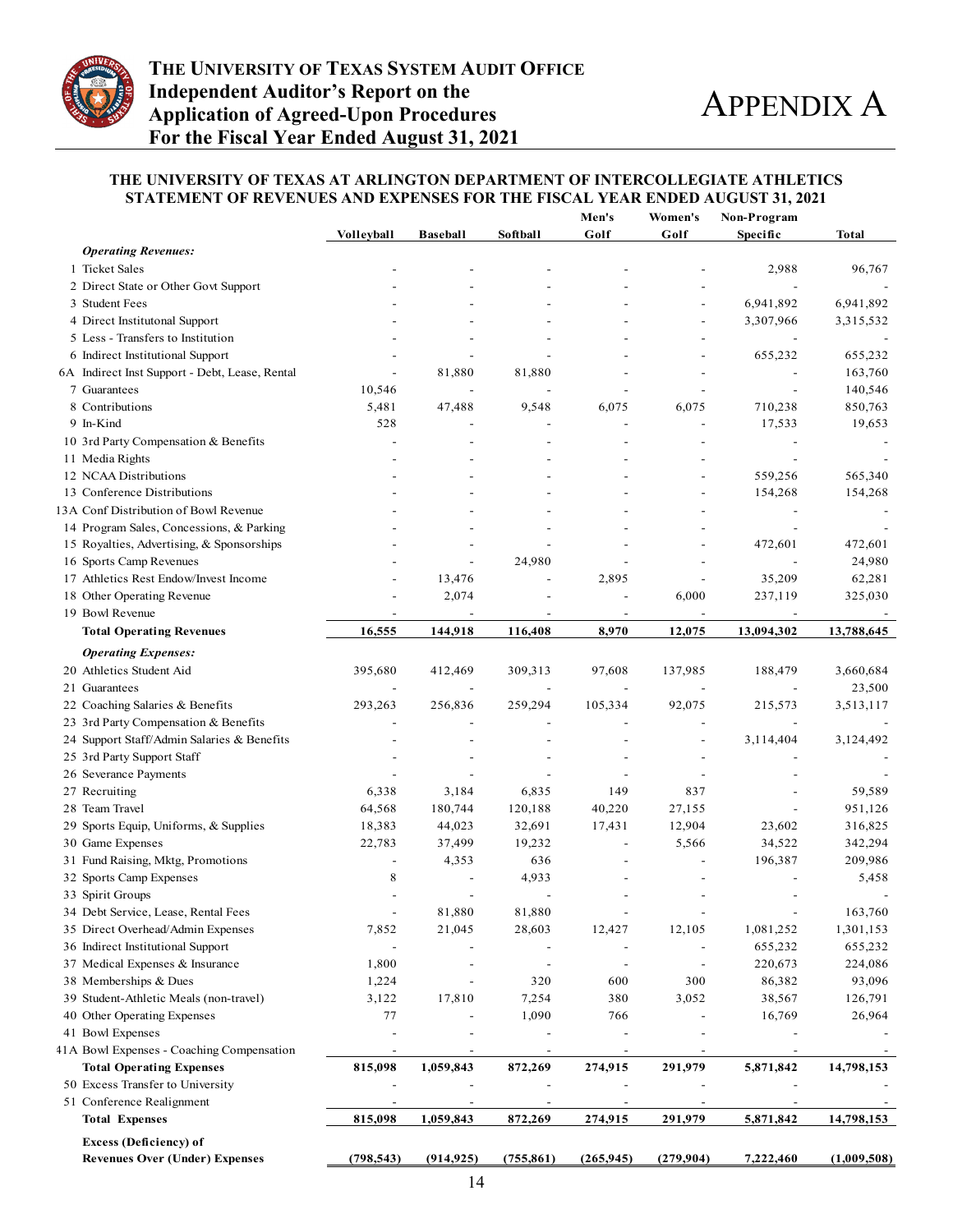

# **NOTES TO THE STATEMENT OF REVENUES AND EXPENSES**

NOTE 1 – Summary of Significant Accounting Policies

*Fiscal Year* – UTA's fiscal year is the period beginning each September 1 and ending each August 31 of the subsequent calendar year.

*Principles of Preparation* – The SRE is prepared in accordance with the NCAA financial reporting guidelines. Information used in the SRE's preparation is obtained primarily from information recorded in UTA's financial accounting system. Other information, such as amounts estimated for non-cash trade-out agreements and gifts in-kind, is obtained from records maintained by Athletics.

*Student Fees –* In 1998, the UTA student body voted to implement an athletic fee to fund Athletics. The current athletic fee is \$8.50 per credit hour with a ceiling of \$115 per student per semester. Although UTA has flat-rate tuition, the athletic fee is allocated based on the previous student fee structure.

*Direct Institutional Support* – Direct Institutional Support is composed of amounts budgeted annually for institutional transfers to fund or support Athletics and expenses paid by the institution on behalf of Athletics, such as work-study and accrued leave payouts to separated Athletics employees.

*Indirect Institutional Support* – The Indirect Institutional Support reflects costs incurred by the institution in support of Athletics but not charged to Athletics.

NOTE 2 – Contributions Constituting More than 10 Percent of All Contributions

There were no individual contributions of moneys, goods, or services received directly by Athletics from an affiliated or outside organization that constituted 10 percent or more of all contributions received for Athletics during the reporting period.

## NOTE 3 – Capital Assets

The Property Management Office at UTA oversees the methods utilized to manage inventory property and provides procedures and services to ensure that all state and federal requirements are met. The State Comptroller has developed a State Property Accounting guide to assist the state government in accounting for state and federal government property. Athletics acquires, approves, depreciates, and disposes assets in accordance with UTA institutional policy as follows:

- Acquisition Athletics acquires capital assets through the normal process at the institution. All purchases are centralized and are to be made using the method that provides the best value to UTA. Informal quotes are required for purchases above \$15,000, and competitive procurement is required for all assets above \$50,000. The capitalization threshold is \$5,000.
- Approval Capital asset purchases are approved by the Senior Associate Athletic Director.
- Depreciation Depreciation is allocated to Athletics based on the assets, or portions of real assets, under the control of Athletics. Depreciation is calculated on a straight-line basis.
- Disposal Disposal of capital assets must be done in accordance with State of Texas law and institutional policy.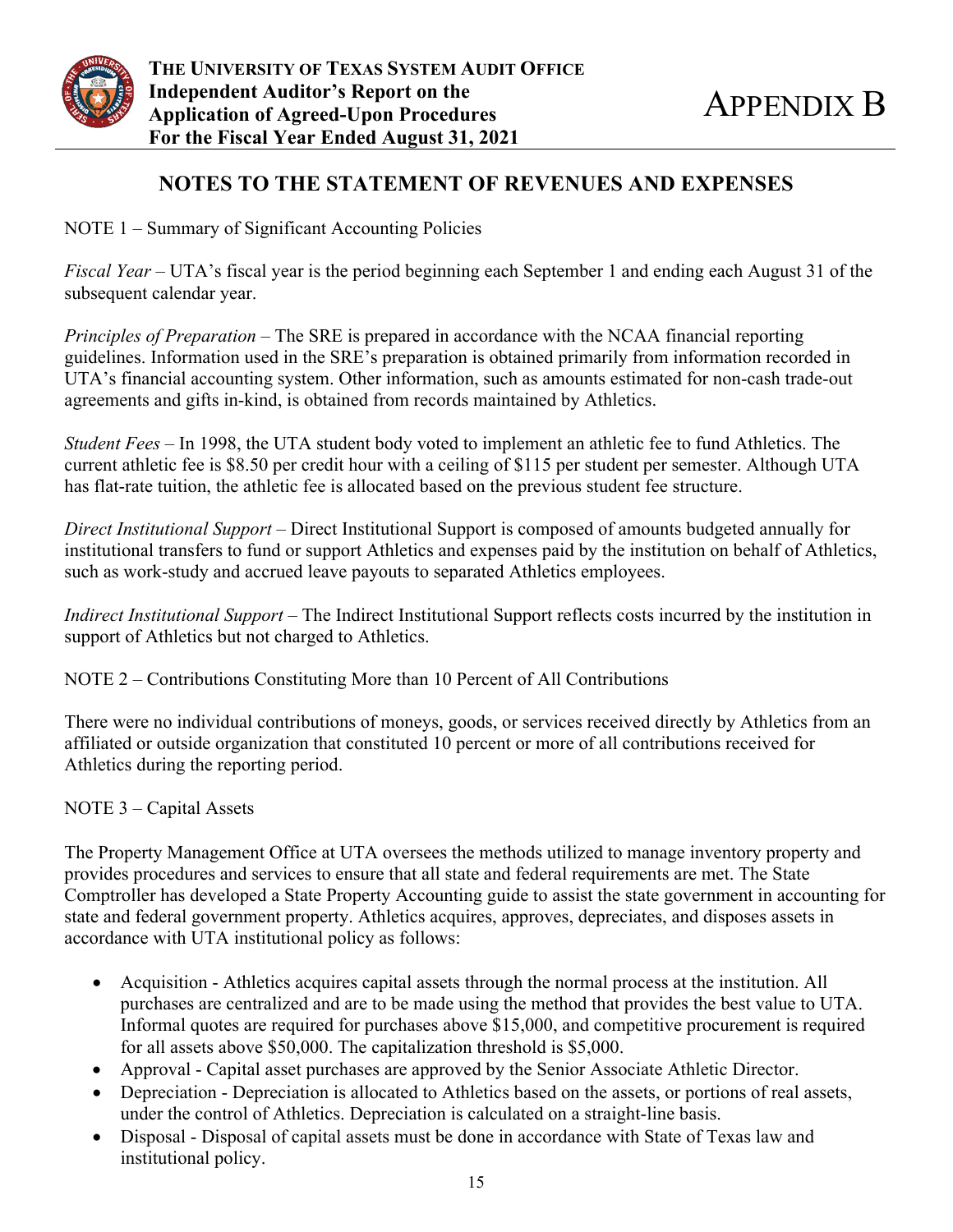

## **NOTES TO THE STATEMENT OF REVENUES AND EXPENSES**

NOTE 4 – Other Reporting Items

| Category                                            | <b>Amount</b>  |
|-----------------------------------------------------|----------------|
| <b>Excess Transfers to Institution</b>              | Not Applicable |
| <b>Conference Realignment Expenses</b>              | Not Applicable |
| <b>Total Athletics-Related Debt</b>                 | \$4,832,000    |
| <b>Total Institutional Debt</b>                     | \$317,585,000  |
| Value of Athletics Dedicated Endowments             | \$2,342,182    |
| Value of Institutional Endowments                   | \$220,586,002  |
| <b>Total Athletics-Related Capital Expenditures</b> | \$783,379      |

NOTE 5 – Future Debt Repayment Schedules

UTA receives proceeds from bonds issued and held by UT System Administration to support capital projects of UT System Administration and its institutions. All bonds issued by the UT System are defined as revenue bonds. As such, the revenues of all UT System institutions, including UTA, are pledged for repayment of the bonds. No amount of indebtedness related to these bonds has been recorded on UTA's financial statements.

As of August 31, 2021, UTA (through UT System Administration) had outstanding debt related to the Athletics Department totaling \$4,094,000. Debt service requirements to maturity for this outstanding debt are summarized as follows:

| <b>Fiscal Year</b>             | <b>Principal</b> |           | <b>Total</b> |
|--------------------------------|------------------|-----------|--------------|
| 2021                           | 179,000          | 163,760   | 342,760      |
| 2022                           | 185,000          | 156,600   | 341,600      |
| 2023                           | 193,000          | 149,200   | 342,200      |
| 2024                           | 200,000          | 141,480   | 341,480      |
| 2025-2029                      | 1,062,000        | 581,280   | 1,643,280    |
| 2030-2034                      | 1,031,000        | 375,640   | 1,406,640    |
| 2035-2039                      | 1,244,000        | 153,080   | 1,397,080    |
| <b>Total Requirements</b><br>S | 4,094,000        | 1,721,040 | 5,815,040    |

UTA also received proceeds from commercial paper issued and held by UT System to support capital equipment financing. The revenues of all UT System institutions, including UTA, are pledged for repayment of the commercial paper. No amount of indebtedness related to the commercial paper has been recorded on UTA's financial statements.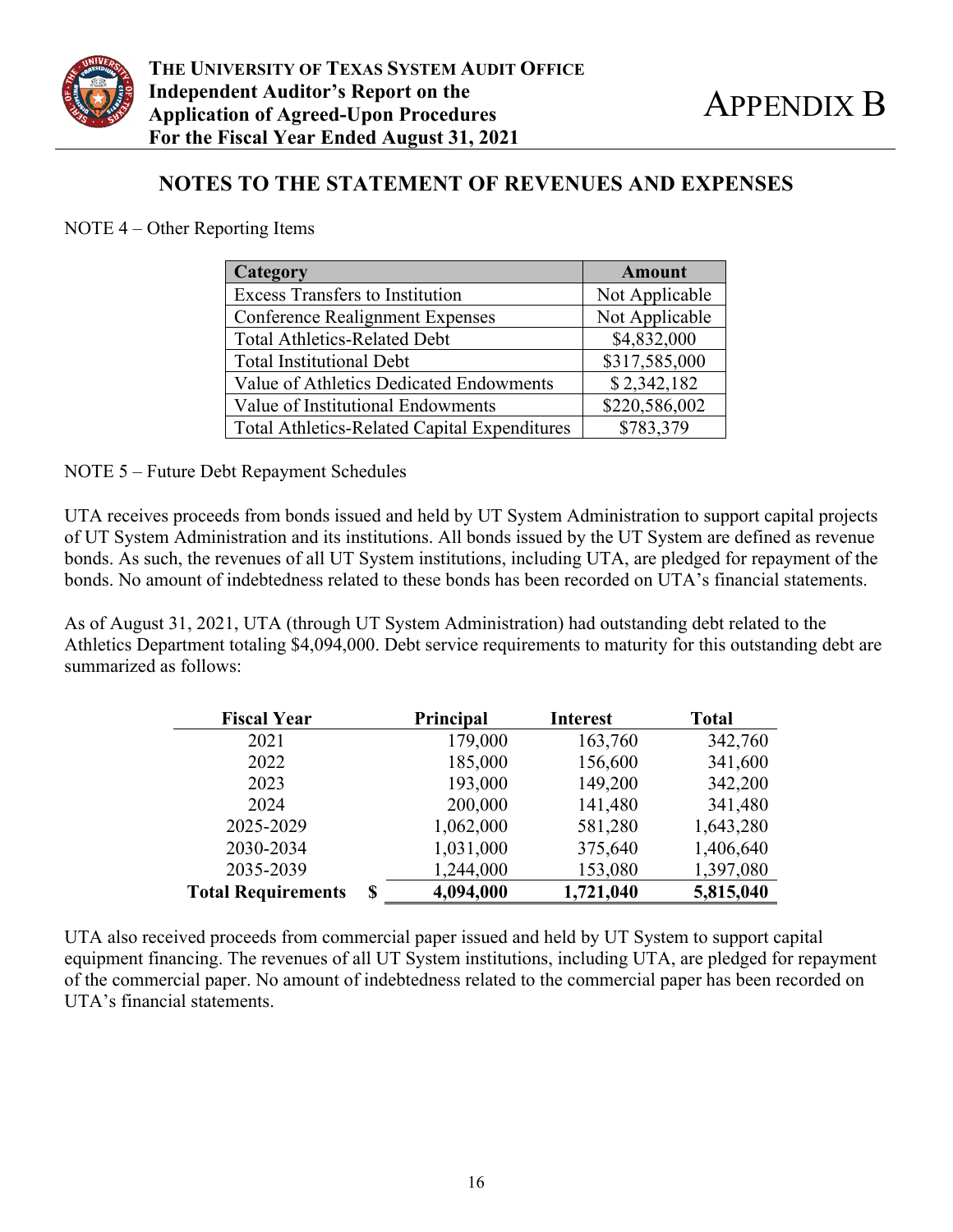

## **NOTES TO THE STATEMENT OF REVENUES AND EXPENSES**

As of August 31, 2021, UTA (through UT System) had outstanding commercial paper related to Athletics totaling \$738,000. Debt service requirements to maturity for this outstanding debt are summarized as follows:

| <b>Fiscal Year</b>        | <b>Principal</b> | Interest* | <b>Total</b> |
|---------------------------|------------------|-----------|--------------|
| 2022                      | \$<br>72,000     | 3,786     | 75,786       |
| 2023                      | 72,000           | 3,913     | 75,913       |
| 2024                      | 72,000           | 4,140     | 76,140       |
| 2025                      | 72,000           | 6,225     | 78,225       |
| 2026                      | 72,000           | 6,860     | 78,860       |
| 2027-2031                 | 378,000          | 14,340    | 392,340      |
| <b>Total Requirements</b> | \$<br>738,000    | 39,264    | 777,264      |

\* Interest on commercial paper is variable. Interest rate is based on forecasted rates and is assumed to be 0.60% in FY22, 0.70% in FY23, 0.85% in FY24, 1.50% in FY25, and 2.00% in FY26 and beyond.